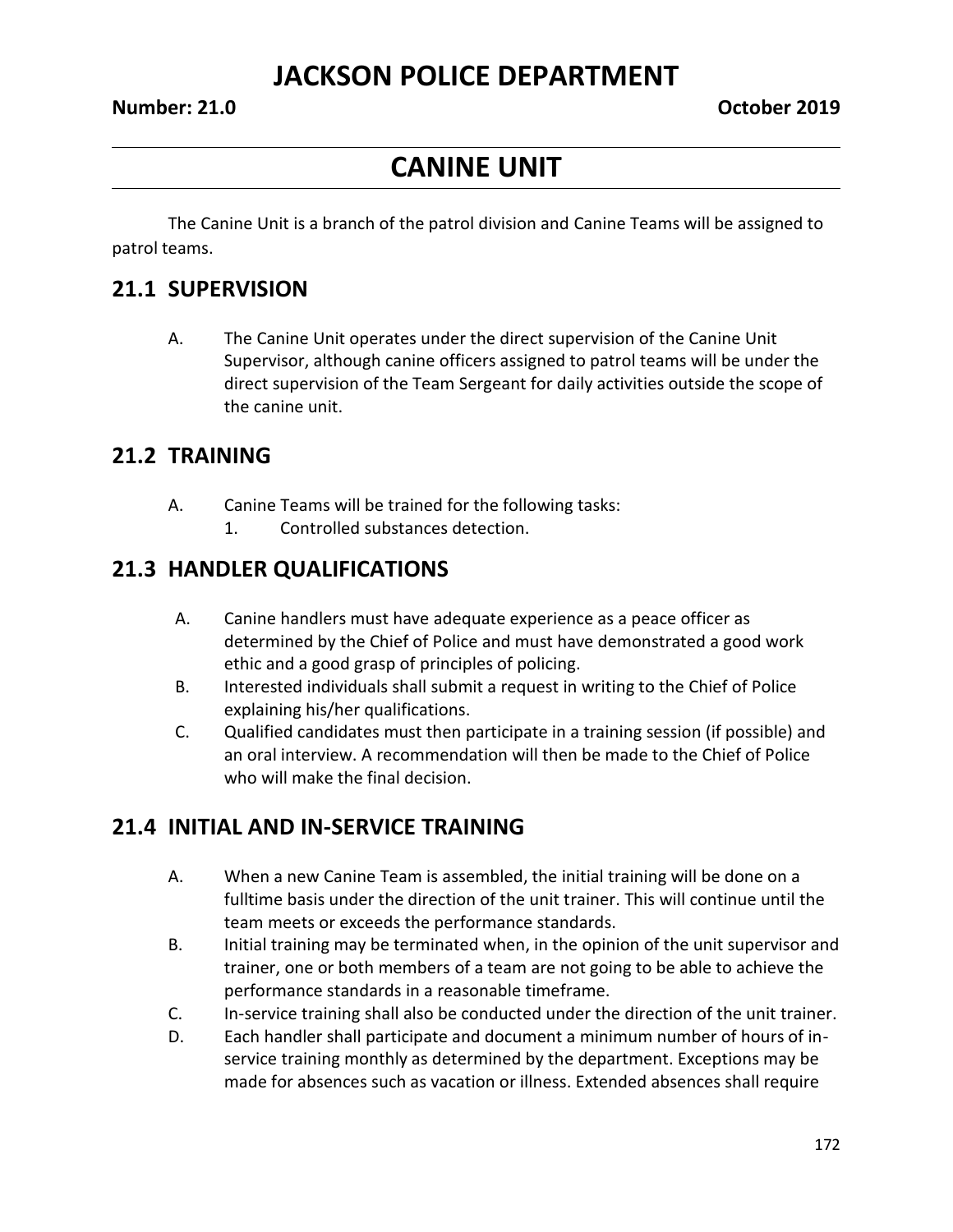# **CANINE UNIT**

the approval of the unit trainer and supervisor prior to the team returning to service.

- E. The in-service training time shall be spent working on increased proficiency, improved tactics, new environments, certifications, competitions or other areas as directed by the unit trainer.
- F. In-service training shall include specialized training (conferences, seminars, competitions, certifications, etc.) to help insure that all canine teams are kept abreast of current trends, practices, and training techniques. The unit trainer shall prepare an annual training plan for submission to the unit supervisor and the Chief of Police.

### **21.5 PERFORMANCE STANDARDS**

- A. All department canine teams shall certify according to department performance standards prior to being assigned for duty.
- B. After being assigned for duty, teams shall demonstrate proficiency by meeting the performance standards at least once annually.
- C. A list of current performance standards for the department shall be kept on file by the unit trainer. Canine handlers shall be compensated for time spent in the care, feeding, grooming, and other needs of the canine in compliance with the Fair Labor Standards Act.

### **21.6 HANDLER RESPONSIBILITIES**

- A. Handlers will perform all patrol related functions as directed by the shift supervisor.
- B. Handlers will be responsible for the actions of their assigned canine.
- C. Handlers will be responsible for the proper care of their assigned canine, including:
	- 1. Arranging for bi-annual canine medical examinations, utilizing a department-approved veterinarian.
	- 2. Keeping vaccinations current.
	- 3. Properly grooming the canine.
	- 4. Handlers will assist in initial and in-service training as directed by the unit trainer.
	- 5. Handlers will respond to dispatched calls for service whether on or off duty if practical.
	- 6. Handlers will actively participate in public demonstrations as assigned by the unit supervisor.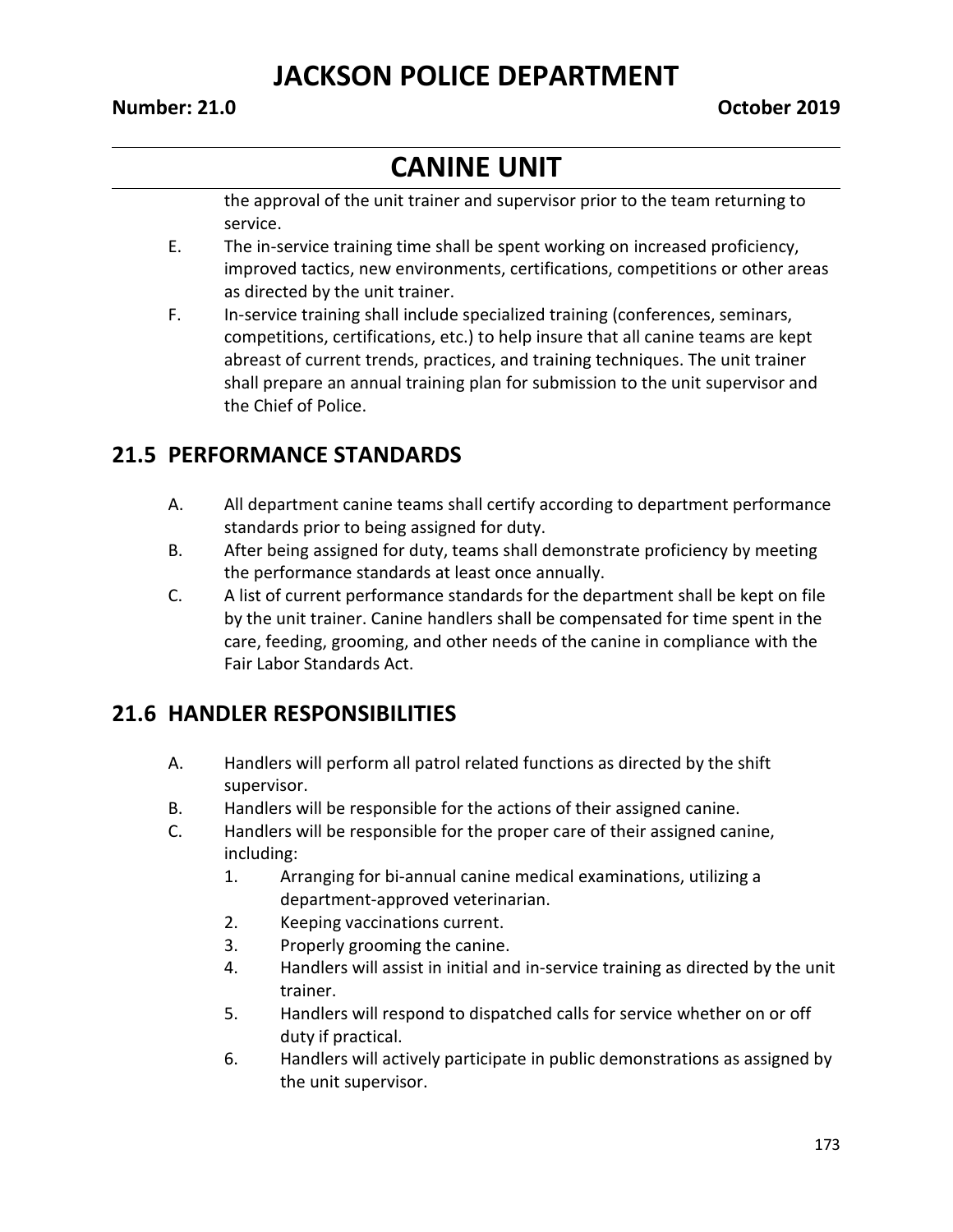#### **Number: 21.0 October 2019**

# **CANINE UNIT**

- 7. Handlers will be responsible for the proper care and maintenance of all issued equipment.
- 8. The handler will be responsible to maintain the canine at an acceptable performance level and point out any and all deficient areas to the unit trainer.
- 9. The handler is responsible to insure that all reports are completed before ending a tour of duty unless otherwise directed by the shift supervisor.
- 10. The handler is expected to use his/her skills and those of his/her assigned canine to actively deter and detect criminal activity.
- D. Each handler is responsible for providing the following documents to the canine unit supervisor:
	- 1. The canine's daily training and/or utilization records, which will be completed each day and submitted at the end of each month.
	- 2. Copies of the canine's veterinarian records, including immunizations.
	- 3. A written incident report following an injury inflicted to any individual by a canine, whether on or off duty.
	- 4. Yearly certification records, including patrol and detection certifications.

### **21.7 UNIT TRAINER RESPONSIBILITES**

- A. Assist in the selection process of prospective handlers.
- B. Test and select prospective canines for use by the unit.
- C. Train prospective canines and handlers to meet the performance standards.
- D. Insure that certified teams maintain set performance standards.
- E. Identify any deficient areas of unit teams and initiate corrective or remedial training.
- F. Properly maintain the department's canine facilities and equipment.
- G. Provide updates and make recommendations to the unit supervisor regarding the performance of teams within the unit.

### **21.8 UNIT SUPERVISOR RESPONSIBILITIES**

- A. Be directly accountable to the Operations Lieutenant on all canine related matters.
- B. Be responsible for the overall operation of the canine unit.
- C. Meet periodically with other supervisors and unit members to insure that the unit is operating efficiently.
- D. Insure that a secure kennel is properly constructed and maintained at each handler's residence.
- E. Assign requests for public demonstrations.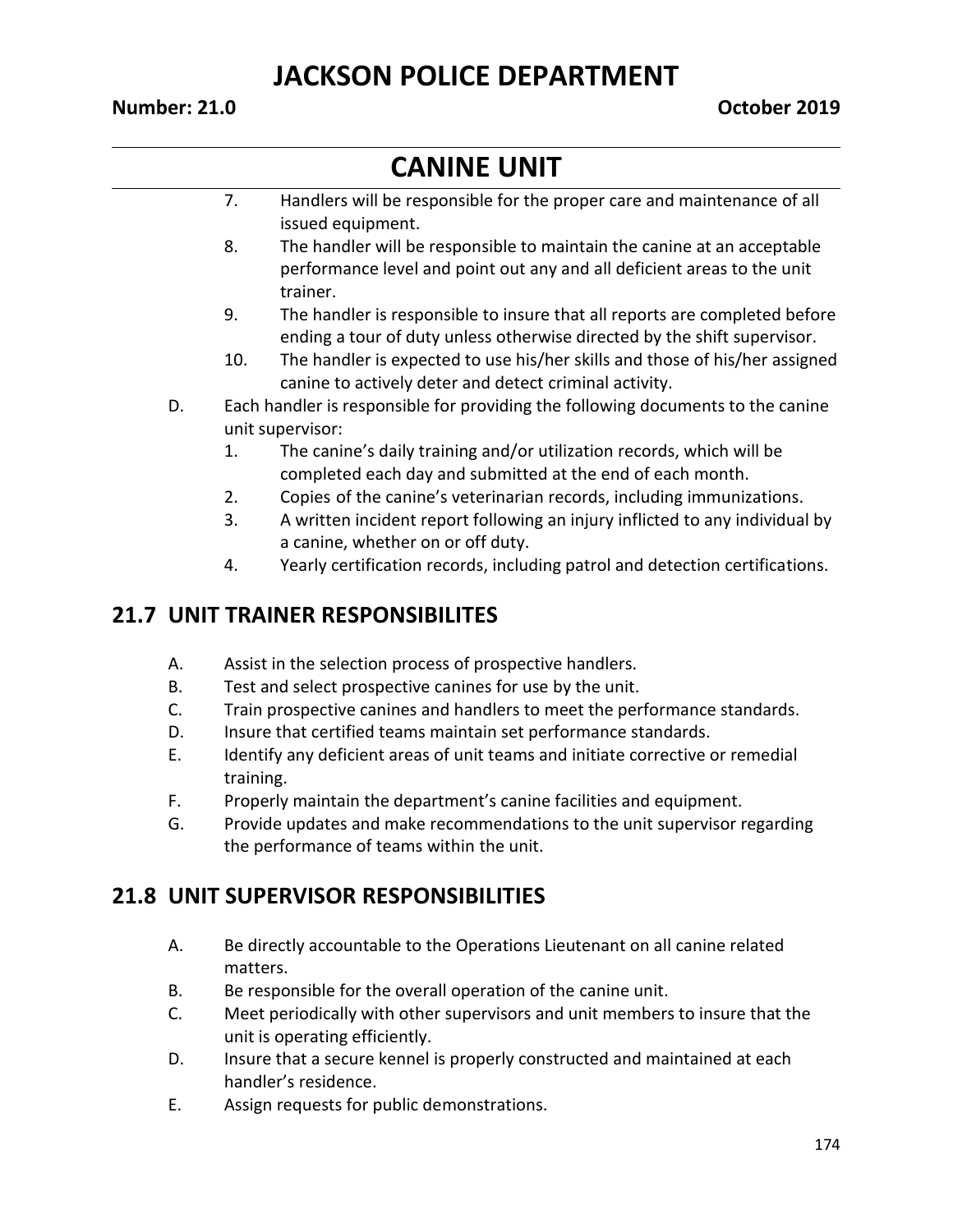#### **Number: 21.0 October 2019**

# **CANINE UNIT**

- F. Review and maintain a file of all canine unit reports to insure adherence to departmental guidelines.
- G. Confer with other supervisors and the unit trainer in the selection of prospective handlers and canines and the evaluation of the unit's teams.
- H. Review work performance of unit members, identify any areas that may need improvement and prepare performance evaluations for unit members.
- I. Prepare a current emergency call-out list for communications.
- J. Assist the unit trainer as necessary and apprise the trainer of areas needing to be addressed.
- K. Assure that handlers are performing the necessary training work as prescribed by the unit trainer.

#### **21.9 CANINE TEAMS GENERAL PATROL DUTIES**

A. Canine Teams will be assigned general patrol duties as directed by the unit supervisor.

#### **21.10 SHIFTS AND CALL OUT**

A. Canine officers shall work a standard shift; however, working hours and assignments may vary according to the needs of the department. At least one canine team shall be available for callout twenty-four hours per day as practical.

#### **21.11 DEPLOYMENT OF CANINE UNITS**

- A. A canine handler shall have the ultimate authority to make the decision not to deploy the canine; however, a supervisor has the authority not to deploy the dog even if the handler thinks it is feasible to use a canine.
- B. Controlled substances detection. A narcotic detection trained canine may be used in accordance with law to:
	- 1. Assist in the search for controlled substances during search warrant service.
	- 2. Obtain a search warrant by using the detection capabilities of a canine in support of probable cause.
	- 3. Search vehicles, building, bags, and any other articles deemed necessary for controlled substances enforcement; however, a canine should not be used to search a person for controlled substances without extenuating circumstances.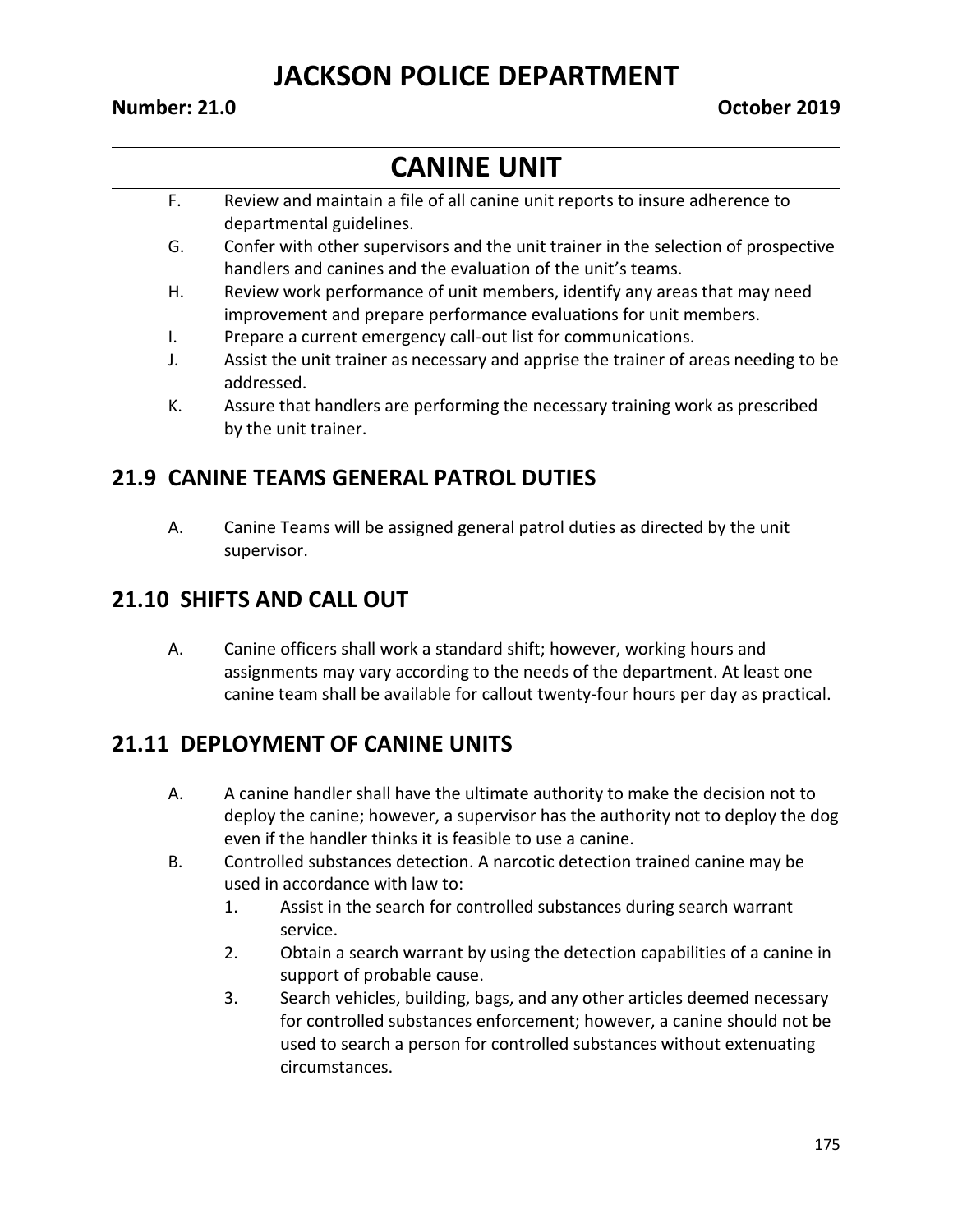### **CANINE UNIT**

#### **21.12 REQUIRED REPORTS**

- A. Whenever a canine is deployed a canine event shall be generated.
- B. If the canine discovers contraband or the canine causes property damage, an incident report shall be completed.
- C. If an accidental bite occurs, handlers will take the following steps:
	- 1. Evaluate the person for injury and ensure that they receive prompt and appropriate medical attention.
	- 2. Notify the shift supervisor.
	- 3. Obtain photographs of the injury or non-injury. Photographs are only to be taken after the wound has been cleaned by medical personnel so as to show only the actual injury. Photos should show the wound both after it was cleaned and after it was treated. All photographs of the bite shall be booked into evidence at the Jackson Police Department.
	- 4. Obtain a statement from the person, if possible.
	- 5. Notify the canine unit Sergeant.
	- 6. Obtain witness statements, if possible.
	- 7. Attempt to obtain consent for release of medical information from the person.

#### **21.13 RESPONSIBILITES OF OFFICERS**

- A. Officers are to use discretion when requesting a canine unit, making sure the call is appropriate for a canine and ultimately deferring to the handler's decision as to whether the call warrants a canine.
- B. If a canine unit is desired, but no canine unit is on duty, the shift supervisor shall be responsible for evaluating the request and making the determination as to whether a team is needed. Discretion should be used, taking into account the time needed to respond and the impact on the canine unit.
- C. The officer in charge shall furnish all pertinent information, facts, and details of the call to the handler. The canine handler shall be responsible for determining whether the circumstances justify the use of the canine team and how they will deploy and will discuss the decision with the officer in charge.
- D. At the scene of a canine event, officers shall:
	- 1. Assist the canine team only as requested or ordered by a supervisor or the canine handler.
	- 2. If assigned as a backup, follow the handler's instructions.
	- E. Canine teams will not transport prisoners unless no other option exists.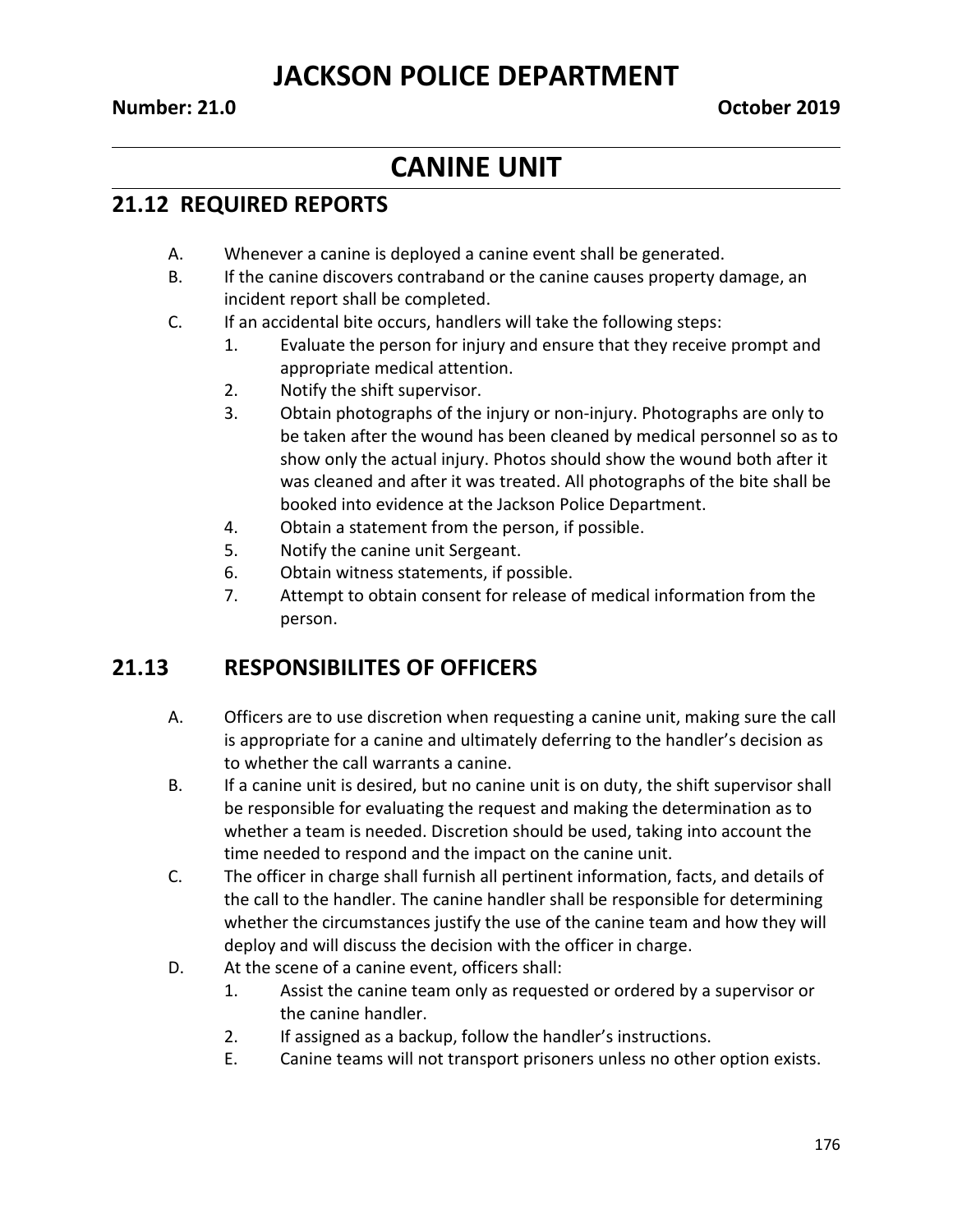# **CANINE UNIT**

#### **21.14 MUTUAL AID REQUESTS FROM OTHER AGENCIES**

- A. All requests by other agencies to utilize a canine team shall first be approved by the shift supervisor if the request is for service within Teton County, Wyoming.
- B. All other requests shall be approved by the Chief of Police. If the Chief or Operations Lieutenant is not available, the shift supervisor is authorized to make the decision.
- C. At all times while assisting other agencies, Canine Teams are governed by the policies of the Jackson Police Department.
- D. All public requests for a Canine Team shall be approved by the canine unit Supervisor or the Chief of Police prior to making any commitment.

### **21.15 CANINE INJURY**

- A. In the event the canine becomes injured, as soon as the situation allows, the Canine Team will be relieved from further duties, and the canine will be immediately taken for treatment or a veterinarian will be summoned to the scene if necessary. Officer safety shall remain paramount and should not be forsaken for the welfare of the canine.
- B. The Jackson Police Department will pay for all costs associated with a Department canine. However, any illness or injury stemming from improper care, use or housing of the canine that requires medical treatment will be at the expense of the handler.

### **21.16 HANDLER INCAPACITATED**

- A. In the event a canine handler becomes incapacitated and canine is not contained, officers should:
	- 1. Contact the Shift Supervisor as soon as possible.
	- 2. Follow the directions of the handler if he/she remains conscious.
	- 3. Call someone capable of exercising control of the canine if the handler loses consciousness and the canine cannot be controlled. This may include another handler or trainer, an Animal Control Officer, or a member of the handler's family.
	- 4. Destroy the canine only as a last resort and when the canine presents a danger to persons or other animals.

### **21.17 TRAINING AIDS UTILIZING CONTROLLED SUBSTANCES**